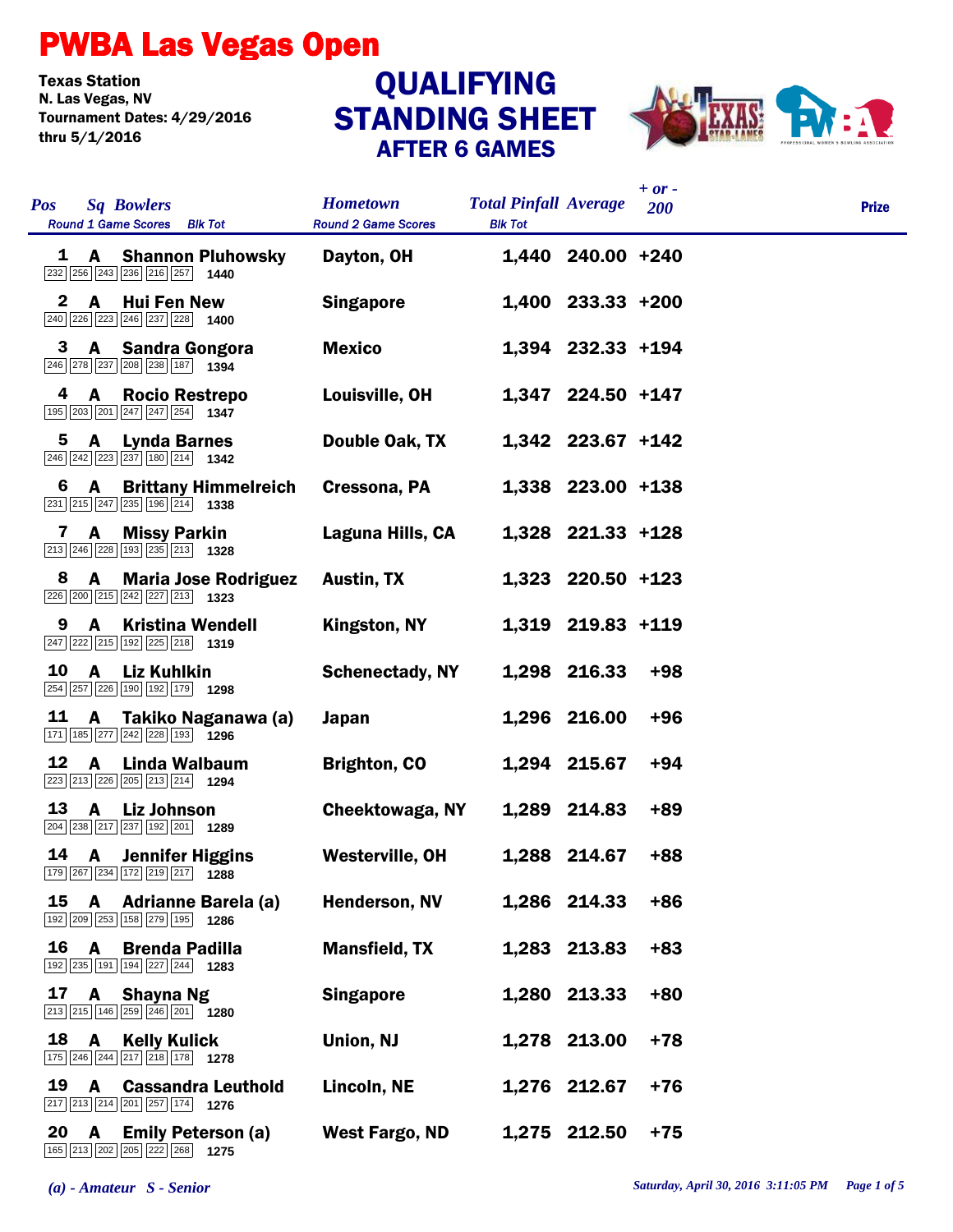| Pos   |                   | <b>Sq Bowlers</b><br>Round 1 Game Scores Blk Tot                                                      |                              | <b>Hometown</b><br><b>Round 2 Game Scores</b> | <b>Total Pinfall Average</b><br><b>Blk Tot</b> |              | <b>200</b> | <b>Prize</b> |
|-------|-------------------|-------------------------------------------------------------------------------------------------------|------------------------------|-----------------------------------------------|------------------------------------------------|--------------|------------|--------------|
| 21    | A                 | 254 158 257 215 204 179 1267                                                                          | <b>Ashley Rucker</b>         | <b>Bartlesville, OK</b>                       |                                                | 1,267 211.17 | $+67$      |              |
| 22    | A                 | 195 205 192 225 237 212 1266                                                                          | <b>Karen Marcano</b>         | Venezuela                                     |                                                | 1,266 211.00 | $+66$      |              |
| 23S A |                   | 201 190 237 210 196 225 1259                                                                          | <b>Carolyn Dorin-Ballard</b> | Keller, TX                                    |                                                | 1,259 209.83 | $+59$      |              |
| 24    | $\mathbf{A}$      | 189 213 213 223 242 177 1257                                                                          | <b>Mariana Ayala</b>         | <b>Grand Prairie, TX</b>                      |                                                | 1,257 209.50 | $+57$      |              |
| 25    | A                 | 178 181 237 236 224 198 1254                                                                          | <b>Amanda Greene</b>         | <b>Romney, WV</b>                             |                                                | 1,254 209.00 | $+54$      |              |
| 26    | $\mathbf{A}$      | <b>Cherie Tan</b><br>258 214 202 171 228 179 1252                                                     |                              | <b>Singapore</b>                              |                                                | 1,252 208.67 | $+52$      |              |
| 27    | A                 | 216 192 185 213 243 200 1249                                                                          | <b>Stefanie Johnson</b>      | <b>Grand Prairie, TX</b>                      |                                                | 1,249 208.17 | $+49$      |              |
|       | A                 | 236 213 206 197 181 216 1249                                                                          | <b>Danielle McEwan</b>       | <b>Stony Point, NY</b>                        |                                                | 1,249 208.17 | $+49$      |              |
| 29    | A                 | 176 211 187 223 235 216 1248                                                                          | <b>Kristina Szczerbinski</b> | North Tonawanda, NY 1,248 208.00              |                                                |              | $+48$      |              |
|       |                   | 189 249 206 164 227 213 1248                                                                          | <b>A</b> Shannon O'Keefe     | O'Fallon, IL                                  |                                                | 1,248 208.00 | $+48$      |              |
| 31S A |                   | Yuka Tsuchiya<br>213 235 174 190 211 223 1246                                                         |                              | Japan                                         |                                                | 1,246 207.67 | $+46$      |              |
| 32    | $\mathbf{A}$      | 217 206 203 163 241 214 1244                                                                          | Diana Zavjalova              | Latvia                                        |                                                | 1,244 207.33 | $+44$      |              |
|       | <b>Cash ibine</b> |                                                                                                       |                              |                                               |                                                |              |            |              |
| 33    |                   | <b>A</b> Ashly Galante<br>203 234 211 181 179 233 1241                                                |                              | Palm Harbor, FL                               |                                                | 1,241 206.83 | $+41$      |              |
| 34    |                   | 191 226 198 233 210 174 1232                                                                          | <b>A</b> Summer Jasmin       | <b>Beckley, WV</b>                            | $\mathbf{0}$                                   | 1,232 205.33 | $+32$      |              |
| 35    | A                 | 195 210 184 154 257 226 1226                                                                          | <b>Elysia Current</b>        | Ephrata, PA                                   |                                                | 1,226 204.33 | $+26$      |              |
| 36    | A                 | <b>Jazreel Tan</b><br>202 194 211 210 192 208 1217                                                    |                              | <b>Singapore</b>                              |                                                | 1,217 202.83 | $+17$      |              |
| 37    | A                 | 193 168 236 189 226 204 1216                                                                          | <b>Gabriella Mayfield</b>    | Lake Isabella, CA                             |                                                | 1,216 202.67 | $+16$      |              |
| 38    | A                 | 171 199 190 215 221 209 1205                                                                          | <b>Brandi Calderon</b>       | Tempe, AZ                                     |                                                | 1,205 200.83 | $+5$       |              |
| 39    | A                 | 243 191 188 193 186 203 1204                                                                          | <b>Clara Guerrero</b>        | <b>Pflugerville, TX</b>                       |                                                | 1,204 200.67 | $+4$       |              |
|       | A                 | <b>Megan Kelly</b><br>245 168 171 196 221 203 1204                                                    |                              | Dayton, OH                                    |                                                | 1,204 200.67 | $+4$       |              |
| 41    | A                 | <b>Bryanna Cote</b><br>223 184 179 221 170 226 1203                                                   |                              | <b>Red Rock, AZ</b>                           |                                                | 1,203 200.50 | $+3$       |              |
|       | S A               | <b>Debbie Ayers</b><br>197 171 191 217 192 235 1203                                                   |                              | La Mesa, CA                                   |                                                | 1,203 200.50 | $+3$       |              |
|       | A                 | Rina Sabo (a)<br>$\boxed{177}$ $\boxed{164}$ $\boxed{201}$ $\boxed{225}$ $\boxed{211}$ $\boxed{1203}$ |                              | <b>Bennett, CO</b>                            |                                                | 1,203 200.50 | $+3$       |              |

*+ or -*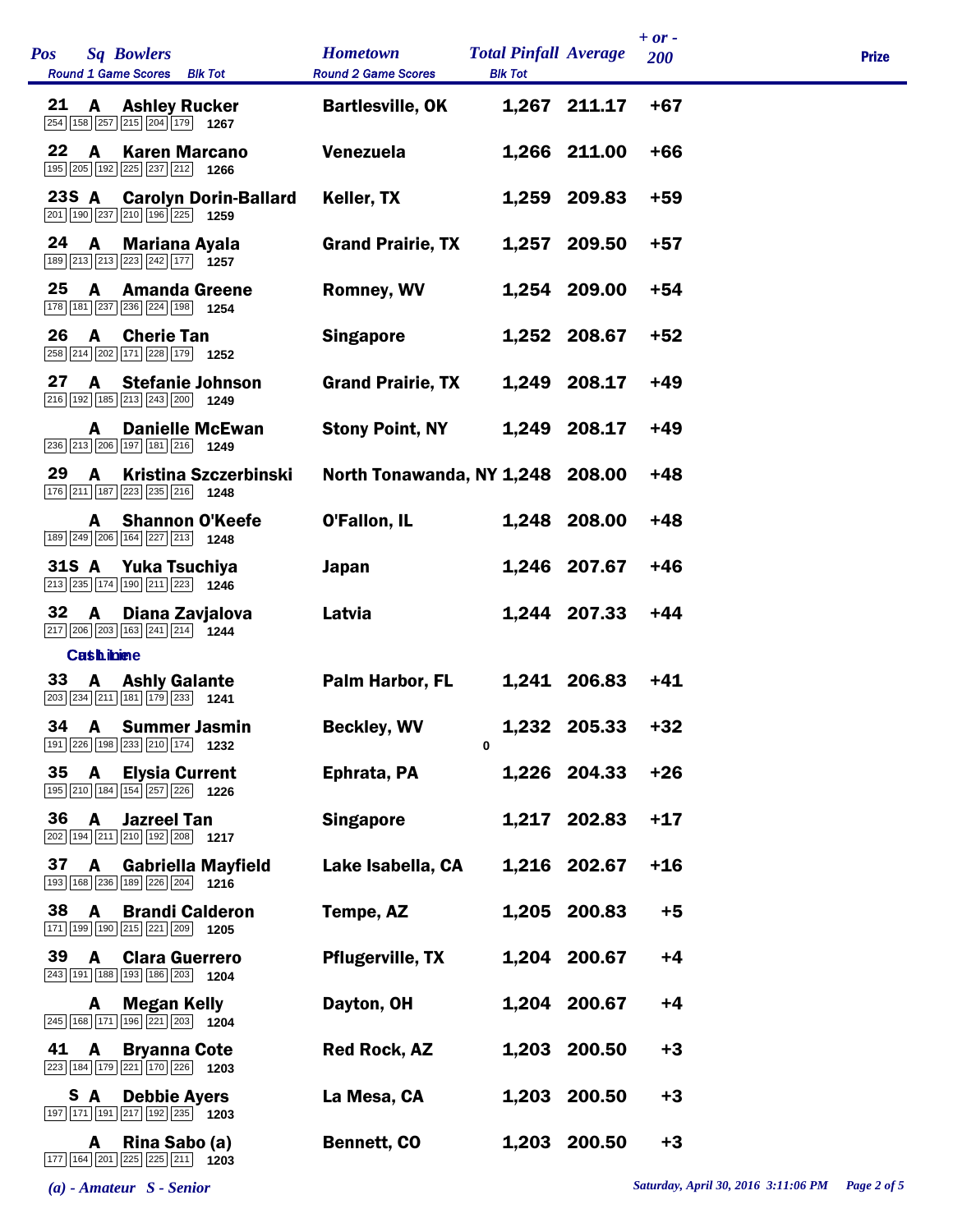| <b>Pos</b><br><b>Sq Bowlers</b><br>Round 1 Game Scores Blk Tot            | <b>Hometown</b><br><b>Round 2 Game Scores</b> | <b>Total Pinfall Average</b><br><b>Blk Tot</b> |              | $+ or -$<br>200 | <b>Prize</b> |
|---------------------------------------------------------------------------|-----------------------------------------------|------------------------------------------------|--------------|-----------------|--------------|
| 44<br>A<br><b>Brandi Branka</b><br>193 179 222 164 199 244 1201           | <b>Fairview Hgts, IL</b>                      |                                                | 1,201 200.17 | $+1$            |              |
| 45<br>A<br>Anggie Ramirez-Perea Austin, TX<br>176 212 213 217 183 197 198 |                                               | 0                                              | 1,198 199.67 | $-2$            |              |
| 46<br>$\mathbf{A}$<br>Keli Callahan (a)<br>228 213 181 157 193 225 1197   | Las Vegas, NV                                 |                                                | 1,197 199.50 | $-3$            |              |
| 47<br>Hiromi Susumu (a)<br>A<br>208 220 204 188 193 179 1192              | <b>Japan</b>                                  |                                                | 1,192 198.67 | -8              |              |
| 48<br><b>Leanne Hulsenberg</b><br>A<br>207 172 183 181 212 228 1183       | <b>Pleasant View, UT</b>                      |                                                | 1,183 197.17 | $-17$           |              |
| 49<br><b>Natalie Goodman</b><br>A<br>190 203 241 156 199 193 1182         | O'Fallon, IL                                  |                                                | 1,182 197.00 | $-18$           |              |
| 50<br><b>Tnia Falbo</b><br>A<br>156 143 217 159 269 237 1181              | Greensburg, PA                                |                                                | 1,181 196.83 | $-19$           |              |
| 51<br>A<br><b>Catherine Rawsthorne</b><br>211 157 201 238 207 164 178     | Tacoma, WA                                    |                                                | 1.178 196.33 | $-22$           |              |
| Akiko Suzuki (a)<br>A<br>197 236 177 209 199 160 1778                     | <b>Japan</b>                                  | $\bf{0}$                                       | 1,178 196.33 | $-22$           |              |
| 53<br><b>Kerry Smith</b><br>A<br>222 133 181 232 169 238 175              | <b>New Holland, PA</b>                        |                                                | 1,175 195.83 | $-25$           |              |
| Kiyoko McDonald (a)<br>A<br>$\boxed{211}$ 183 190 182 201 208 1175        | <b>McKinney, TX</b>                           |                                                | 1,175 195.83 | $-25$           |              |
| 55<br><b>Lilia Robles</b><br>A<br>232 192 171 195 178 206 1774            | <b>Mexico</b>                                 |                                                | 1,174 195.67 | $-26$           |              |
| 56<br>A<br>Jacqueline Carbonetto<br>190 202 219 189 181 192 1173          | <b>Blauvelt, NY</b>                           |                                                | 1,173 195.50 | $-27$           |              |
| 57<br><b>Cassandra Molbeck</b><br>A<br>162 207 178 210 201 213 1171       | Sussex, WI                                    |                                                | 1,171 195.17 | $-29$           |              |
| 58S A<br><b>Tish Johnson</b><br>173 198 191 169 226 212 1169              | Colorado Springs, CO 1,169 194.83             |                                                |              | $-31$           |              |
| 59<br>A<br><b>Josie Earnest</b><br>192 163 204 191 203 213 1166           | <b>Nashville, TN</b>                          |                                                | 1,166 194.33 | $-34$           |              |
| 60<br>A<br><b>Lindsay Boomershine</b><br>181 209 206 157 210 194 1157     | Perry, UT                                     |                                                | 1,157 192.83 | $-43$           |              |
| 61<br>A<br><b>Genie Franklin (a)</b><br>155 178 248 176 207 191 1155      | Frisco, TX                                    |                                                | 1,155 192.50 | $-45$           |              |
| 62<br>A<br><b>Samantha Schaden</b><br>185 233 163 190 178 205 1154        | <b>Baltimore, MD</b>                          |                                                | 1,154 192.33 | $-46$           |              |
| 63<br>A<br><b>Elise Bolton</b><br>178 180 180 192 186 237 1153            | <b>Merritt Island, FL</b>                     |                                                | 1,153 192.17 | -47             |              |
| 64<br>A<br><b>Daphne Tan</b><br>185 153 212 197 178 223 1148              | <b>Singapore</b>                              |                                                | 1,148 191.33 | $-52$           |              |
| 65<br>A<br><b>Heather D'Errico</b><br>184 137 174 208 248 195 1146        | <b>Rochester, NY</b>                          |                                                | 1,146 191.00 | $-54$           |              |
| 66<br><b>Wendy Macpherson</b><br>A<br>157 171 223 212 184 192 1139        | Henderson, NV                                 |                                                | 1,139 189.83 | $-61$           |              |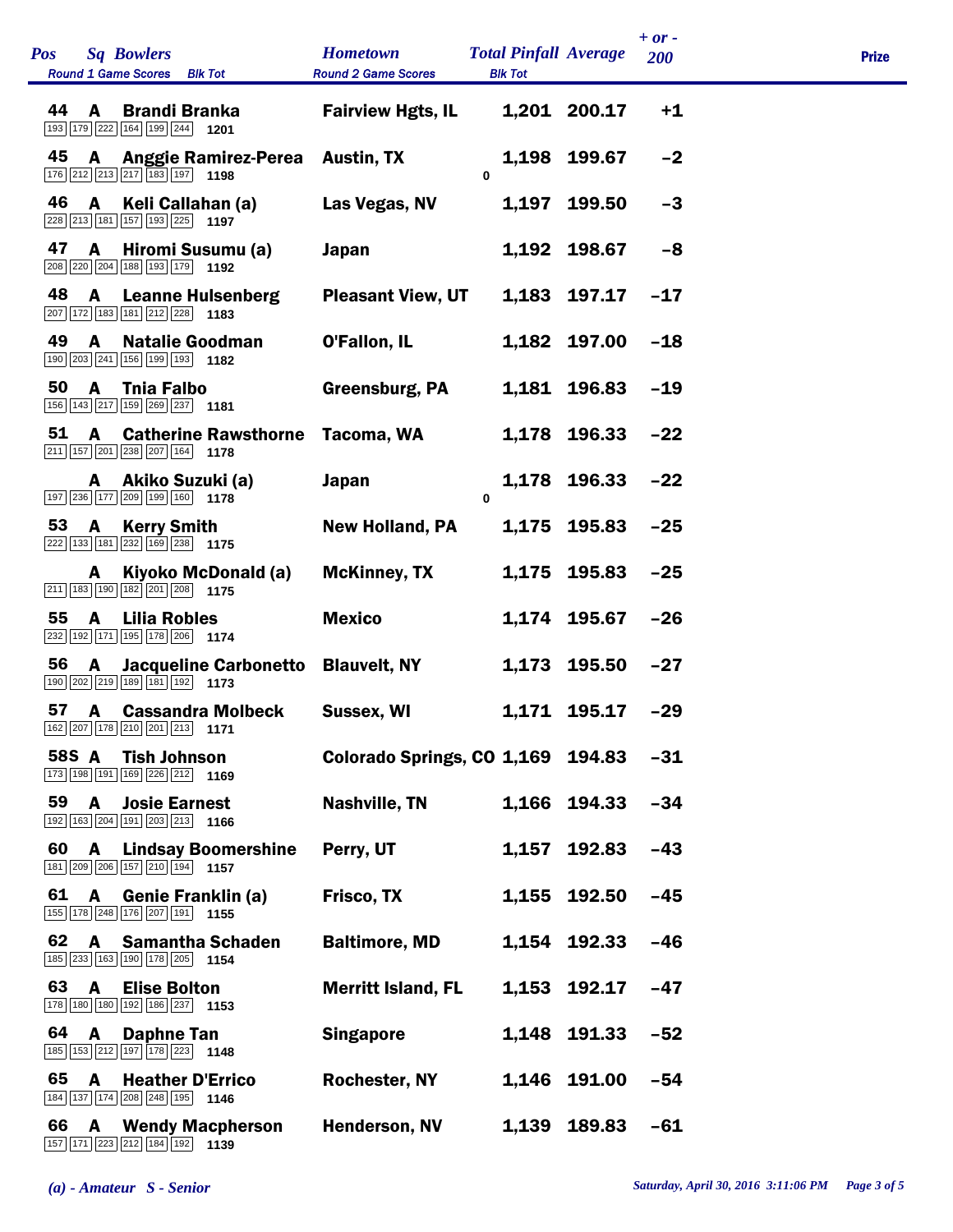| Pos |       |              | <b>Sq Bowlers</b><br><b>Round 1 Game Scores</b><br><b>Blk Tot</b> | <b>Hometown</b><br><b>Round 2 Game Scores</b> | <b>Total Pinfall Average</b><br><b>Blk Tot</b> |                     | 200   | <b>Prize</b> |
|-----|-------|--------------|-------------------------------------------------------------------|-----------------------------------------------|------------------------------------------------|---------------------|-------|--------------|
|     |       | A            | Marcia Kloempken (a)<br>172 204 152 180 214 217 1139              | <b>Pleasant View, UT</b>                      | 1,139                                          | 189.83              | $-61$ |              |
|     | 68    | A            | <b>Jessica Lesagonicz</b><br>174 206 188 201 225 142 1136         | Atlanta, GA                                   |                                                | 1,136 189.33        | $-64$ |              |
|     | 69    | A            | <b>Kaidee Sutphin</b><br>191 176 180 183 222 182 1134             | <b>Mount Dora, FL</b>                         | 1,134                                          | 189.00              | $-66$ |              |
|     | 70    | $\mathbf{A}$ | Tina Williams (a)<br>226 178 194 226 138 169 1131                 | Phoenix, AZ                                   |                                                | 1,131 188.50        | -69   |              |
|     | 71    | A            | Kim Adler (a)<br>210 183 156 192 196 193 1130                     | Ojo Caliente, NM                              | 1,130                                          | 188.33              | $-70$ |              |
|     | 72    | A            | <b>Jodi Woessner</b><br>201 174 150 196 224 179 1124              | Oregon, OH                                    |                                                | 1,124 187.33        | $-76$ |              |
|     | 73    | $\mathbf{A}$ | Amy Gamage<br>143 247 181 162 215 170 1118                        | Las Vegas, NV                                 |                                                | 1,118 186.33        | $-82$ |              |
|     | 74    | $\mathbf{A}$ | <b>Kayla Bandy</b><br>185 165 209 192 182 179 1112                | <b>Salisbury, MD</b>                          |                                                | 1,112 185.33        | $-88$ |              |
|     | 75    | A            | <b>Nichole DePaul-Miller</b><br>173 166 196 215 179 182 1111      | Baytown, TX                                   |                                                | 1,111 185.17        | $-89$ |              |
|     | 76    | A            | <b>Erin McCarthy</b><br>164 212 177 209 140 204 1106              | Omaha, NE                                     |                                                | 1,106 184.33        | $-94$ |              |
|     | 77    | A            | Matsuoka Mihoko (a)<br>167 222 192 178 175 170 1104               | <b>Japan</b>                                  | 1,104                                          | 184.00              | $-96$ |              |
|     | 78S A |              | <b>Robin Romeo</b><br>172 172 171 202 192 186 1095                | <b>Newhall, CA</b>                            | 1,095                                          | 182.50 -105         |       |              |
|     | 79    | A            | <b>Kerrie Watson</b><br>178 187 170 180 202 166 1083              | <b>Canada</b>                                 | 1,083                                          | $180.50 - 117$      |       |              |
|     | 80    | A            | Gloria Blair (a)<br>172 154 210 174 174 191<br>1075               | <b>Albuquerque, NM</b>                        | 1,075                                          | $179.17 - 125$      |       |              |
|     | 81    | $\mathbf{A}$ | <b>Brandy Sanderson</b><br>178 209 141 201 162 177 1068           | <b>Bossier City, LA</b>                       |                                                | 1,068 178.00 -132   |       |              |
|     | 82S A |              | <b>Paula Vidad</b><br>156 199 187 180 167 176 1065                | <b>Sun City, CA</b>                           |                                                | 1,065 177.50 -135   |       |              |
|     | 83    | A            | <b>Christina Kinney (a)</b><br>179 168 179 158 188 191 1063       | Las Vegas, NV                                 |                                                | $1,063$ 177.17 -137 |       |              |
|     | 84    | A            | <b>Megan McGinley</b><br>146 177 182 177 191 170 1043             | <b>Cinnaminson, NJ</b>                        |                                                | 1,043 173.83 -157   |       |              |
|     | 85    | A            | Mai Funamoto (a)<br>158 184 136 202 159 189<br>1028               | Japan                                         |                                                | 1,028 171.33 -172   |       |              |
|     | 86    | A            | <b>Ginell Walton</b><br>163 176 193 165 134 194 1025              | Placentia, CA                                 |                                                | 1,025 170.83 -175   |       |              |
|     | 87    |              | A Virginia Young (a)<br>183 158 177 187 159 159 1023              | Vista, CA                                     | 1,023                                          | $170.50 - 177$      |       |              |
|     | 88    | A            | Erin Lenahan (a)<br>167 165 171 187 138 177 1005                  | <b>Meadow Vista, CA</b>                       | 1,005                                          | $167.50 - 195$      |       |              |
|     | 89    | A            | <b>Angelica Greene</b><br>157 147 124 156 117 191<br>892          | <b>Superior, CO</b>                           |                                                | 892 148.67 -308     |       |              |

*+ or -* 

Î.